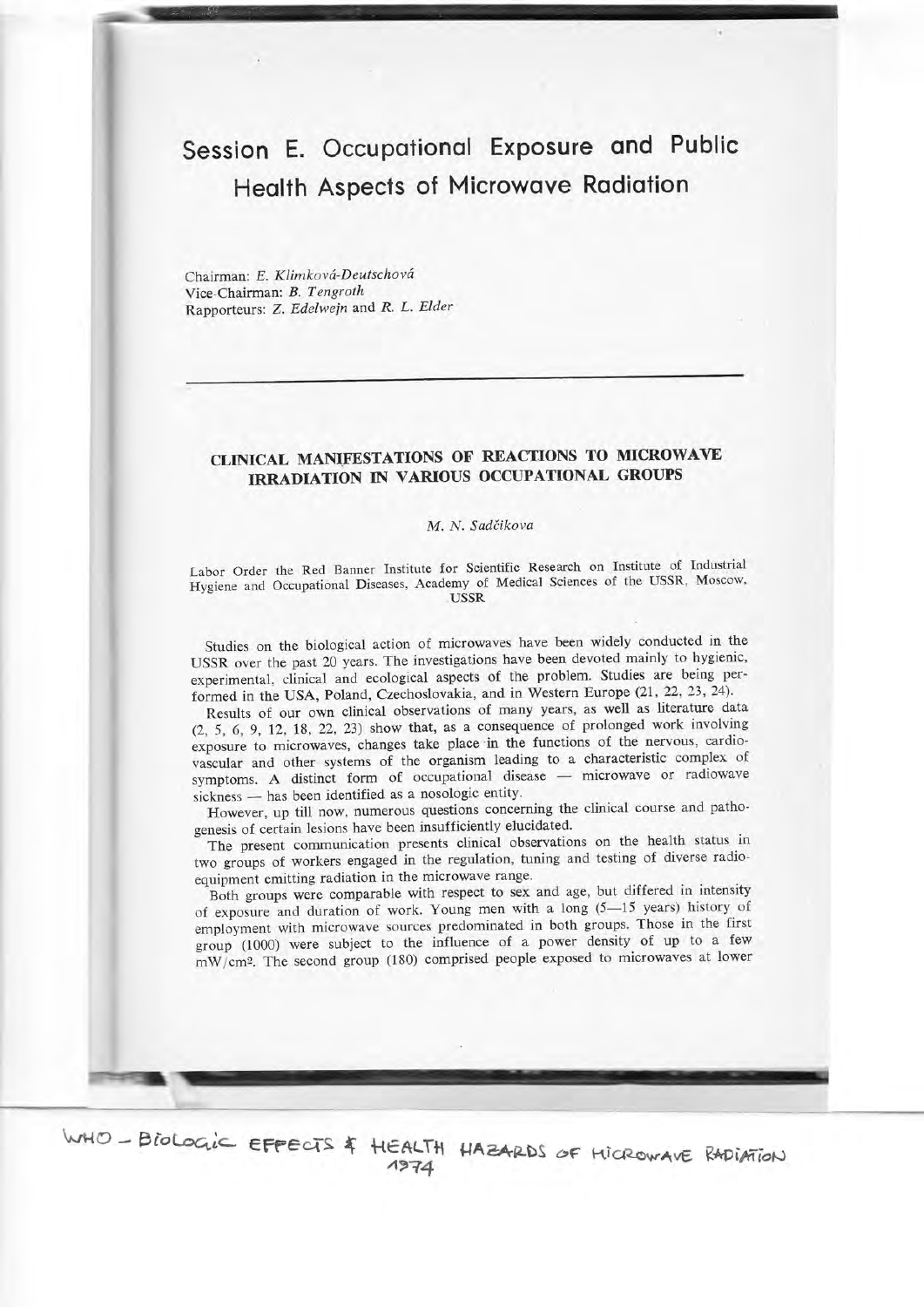### M. N. Sadčikova

intensities, which as a rule did not exceed several hundredths of a mW/cm<sup>2</sup>. More significant exposure could have taken place during extremely short periods.

Some nervous tension during work could not be excluded. A group of people (200), matched with respect to sex, age and character of work processes which did not involve exposure to microwaves, served as a control.



Fig. 1. Changes in the nervous and cardiovascular systems among workers exposed to microwaves and control subjects. Ordinate - frequency of changes in percentages; abscissa - main indicators: A — neurological, B — autonomic vascular and C — cardiac. White columns control; oblique shading - persons of the first group, exposed previously to periodic action of microwaves of substantial intensities; double shading - persons of the second group working under conditions of exposure to microwaves of lower intensities. All indicators are presented with confidence limits.  $1$  - feeling of heaviness in the head,  $2$  - tiredness,  $3$  -- irritability, 4 -- sleepiness, 5 -- partial loss of memory, 6 -- inhibited dermographism,  $7$  - expressed dermographism,  $8$  - hyperhidrosis,  $9$  - bradycardia (upon counting), 10 - arterial hypotension, 11 - arterial hypertension, 12 - cardiac pain, 13 - dullness of the heart sounds,  $14$  - systolic murmur,  $15$  - bradycardia (according to ECG),  $16$  lowering of deflections TI and TII.

Figures 1 and 2 show the frequency of the main subjective and objective changes in the subjects examined, as well as the relationship of these changes to duration of work under given conditions.

Inspection of Figure 1 shows that people of the first and second group significantly differed from the control in frequency of such complaints as heaviness in the head, tiredness, irritability, drowsiness during the day, anxiety and light sleep at night and partial loss of memory. In both groups attention was drawn to various autonomic vascular changes: inhibited or expressed dermographism, hyperhidrosis of the hands, instability of pulse and arterial pressure increasing during functional loading (orthoclinostatic test, Aschner's test, graded physical loading), tendency to bradycardia (pulse rate of up to 60 per min) and arterial hypotension (systolic pressure of up to 100 mm Hg) or hypertension (systolic pressure of more than 135 mm Hg) appearing against the background of normal arterial pressure and accompanied by narrowing of retinal arteries (1).

WHO - BIOLOGIC EFFECTS & HEALTH HAZARDS OF HIGROWAVE RADIATION  $1974$ 

#### 262

ä,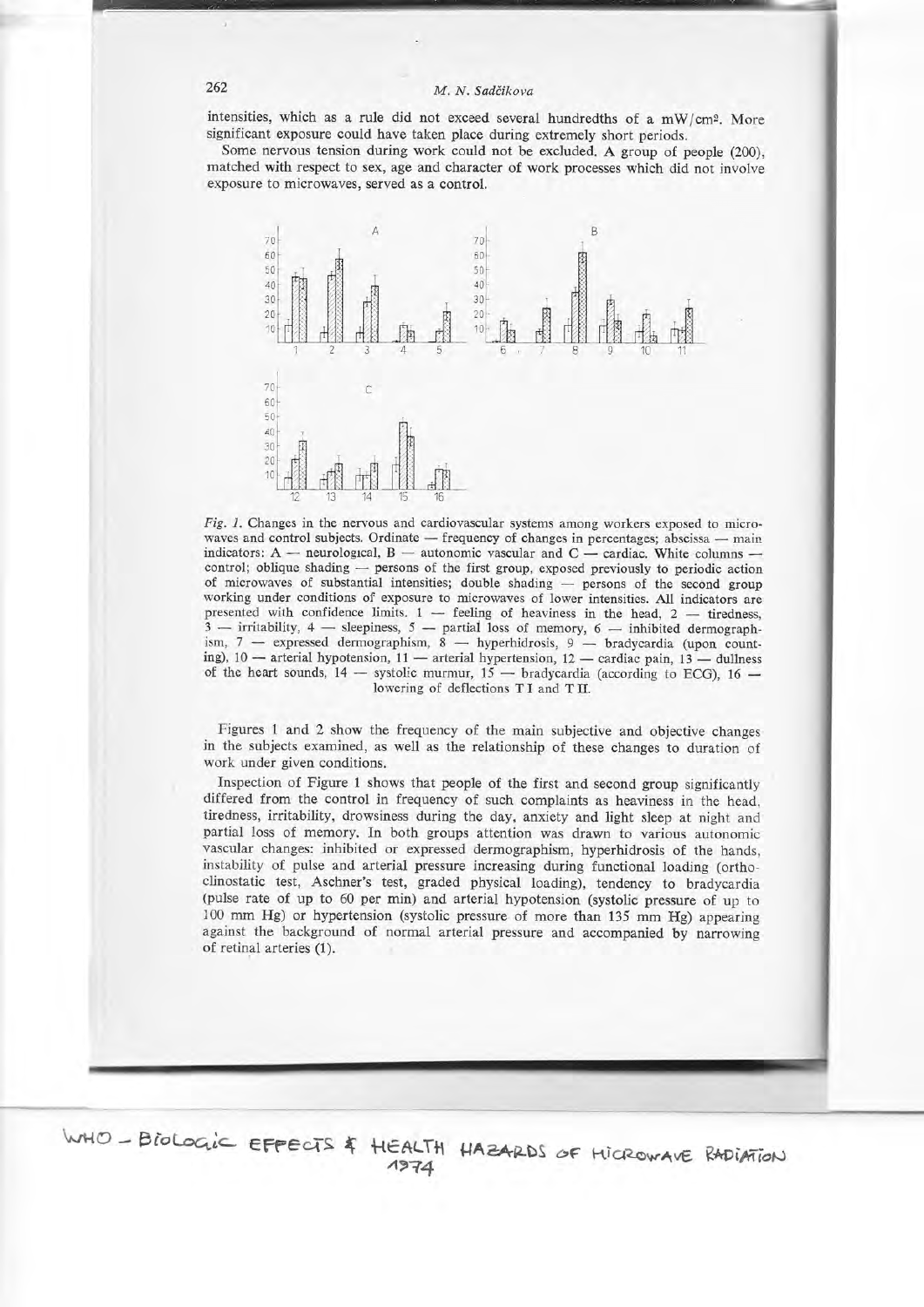Peculiarities of Clinical Manifestations of Reactions to Microwave Irradiation 263



Fig. 2. Changes in the nervous and cardiovascular systems among those under 40 with varying duration of work involving exposure to microwave irradiation. Ordinate - frequency of changes in percentages, abscissa - main indicators: A - neurological, B - autonomic vascular and  $C$  - cardiac. Horizontal shading - duration of employment of less than 5 years; double shading — duration of employment of 5-10 years. First group — persons exposed previously to periodic exposure to microwaves of substantial intensities; second group - those working under conditions of exposure to microwaves of lower intensities. All indicators are presented with confidence limits.  $1$  - feeling of heaviness in the head,  $2$  - tiredness, 3 — irritability, 4 — sleepiness, 5 — partial loss of memory, 6 — inhibited dermographism, 7 — expressed dermographism, 8 — hyperhidrosis, 9 — bradycardia (upon counting), 10 - arterial hypotension, 11 - arterial hypertension, 12 - cardiac pain, 13 - dullness of the heart sounds,  $14$  — bradycardia (according to the ECG),  $15$  — lowering of deflections T I and T II.

Functional thyroid changes with increase of its activity occurred not infrequently  $(15).$ 

Predominant complaints concerned cardiac pain of a lancinating or boring, and less frequently constricting, character radiating to the scapula and arm. The heart sounds were dull and functional systolic murmur over the heart apex was present.

Electrocardiographic examination revealed minor disturbances of intraventricular conduction (conduction of the initial part of the ventricular complex amounted to 0.10 s or 0.11 s and more), sinus bradycardia and moderate lowering of T deflection in standard leads. In some cases more pronounced changes of T deflection were observed (lowered, smoothed or negative T deflection) in left chest leads, accompanied by minor downward displacement of the S-T segment without conspicuous changes in its shape, and by increased duration of electric ventricular systole. In a number of cases these changes in T deflection were combined with bradycardia and deceleration of intraventricular conduction which, taken together with complaints of heart pain and hypertensive reactions, led to their being taken for myocardial lesions or manifestations of coronary spasm (4, 12).

Autonomic vascular changes in persons of the first group exposed periodically in the past to microwaves of high intensities had vagotonic, as well as sympathicotonic, character, while in the second group they were predominantly sympathicotonic.

WHO - BioLogic EFFECTS & HEALTH HAZARDS OF HICROWAVE RADIATION 1974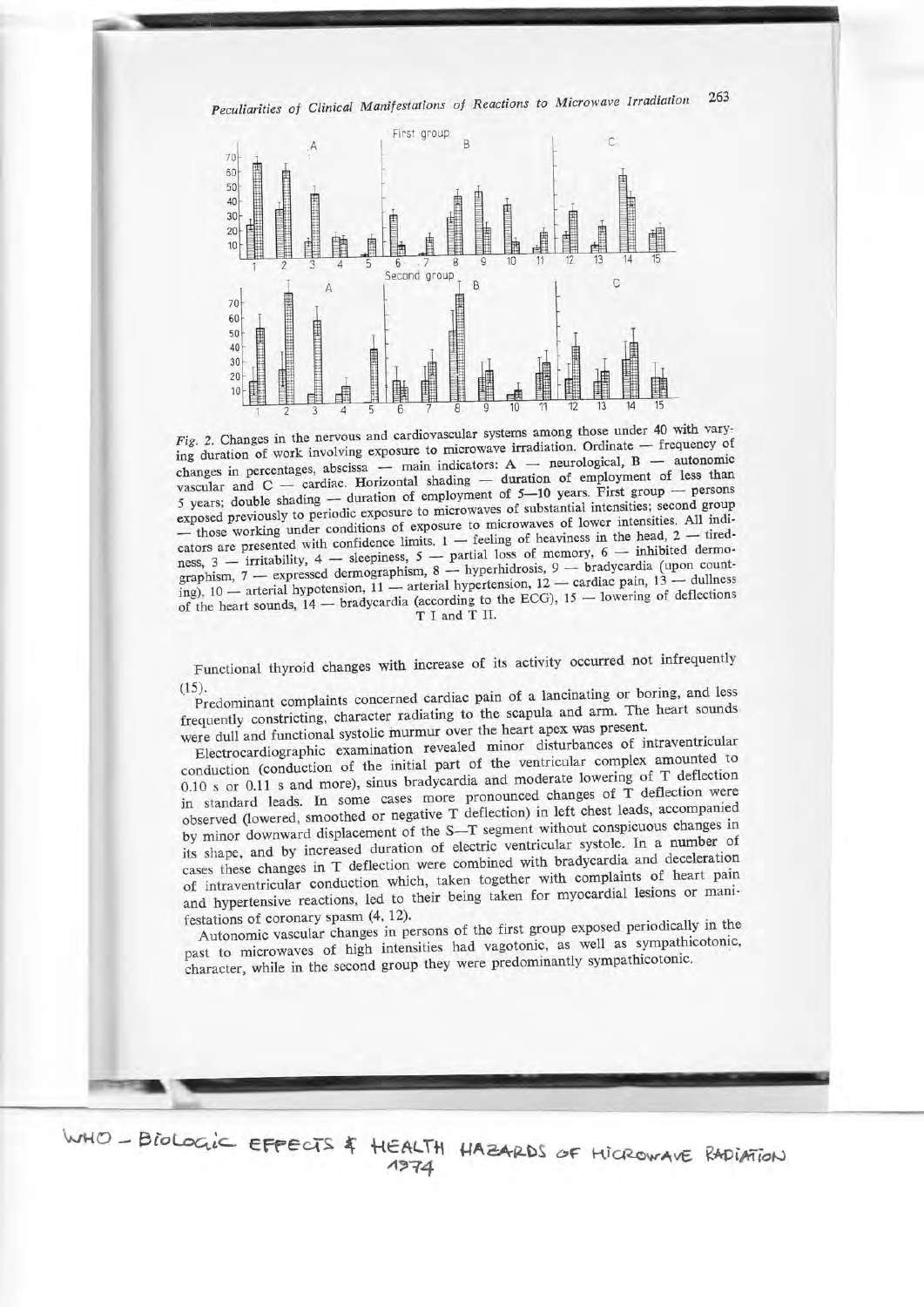# 264 M. N. sadéikova

..lrtL.J\*

In both groups (Fig. 2) the frequency of asthenic and autonomic vascular disturbances<br>of a hyperreactive character (expressed dermographism, hyperhidrosis, arterial hypertension) related to age and employment depended directly on the duration of professional contact. Among those working for  $5-10$  years reactions of this type predominated in the second group, but they were more pronounced atterial hypotension).<br>work with microwave sources.

The above data showed that microwave action was characterized by autonomic vascular symptoms of a vagotonic character. At the same time the symptoms of dystonia of the hypertonic type, related to nonspecific regulatory shi

Only minor changes were found in the peripheral blood in both groups (16, 17). Some decrease in mean erythrocyte count was found (4 600 000  $\pm$  0.18 and 4 600 000  $\pm$ 0.031 in the first and second group, respectively), as compared with controls (4700 000  $\pm$  0.17). Slight thrombocytopenia occurred in the first (221 500  $\pm$  2.53) and second (216 300  $\pm$  4.13) groups; controls: 245 00 cases leukocytosis was encountered in the initial period of professional contact.<br>A tendency to cytopenia was observed predominantly in the first group with longer

A tendency to cytopenia was observed predominantly in the first group with longer<br>duration of employment. These people showed signs of a qualitative deterioration of<br>erythrocytes, with a tendency to spherocytosis and an in thropoiesis were noted in bone marrow smears. Examination of ordinary bone marrow smears and of metaphase plates did not reveal an increased frequency of chromosome aberrations by comparison with controls.

Examination of deep refracting media of the eye revealed opacities of the crystal-<br>line lens as viewed in the slit lamp (1). Opacities were distributed mainly in the cortical layer and in superficial layers of the mature nucleus along its equator, and<br>only single ones were found in the centre. Their frequency did not exceed control<br>values. However, with increasing duration of occupatio even in transmitted light.

In the majority of those examined single abnormalities in their health status did not interfere with the usual rhythm of life and work.

In a number of cases the abnormalities combined into a complex of symptoms which required therapeutic intervention.

Upon close examination in the ward a complex of symptoms corresponding to microwave sickness was diagnosed only in those patients of the first group who began their work under the most unfavourable conditions. Its frequency in the whole group did not exceed 15%.<br>We showed previously  $(4, 7, 13)$  that the clinical picture of microwave sickness was

characterized by a complex of various autonomic vascular disturbances with crises<br>of cerebral and coronary vascular insufficiency and asthenic symptoms. We distinguished<br>three stages in the development of the sickness acco with the following main clinical syndromes: asthenic, astheno-autonomic with vascular dysfunction of hypertonic type, and hypothalamic (autonomic vascular form).

WHO - BioLogic EFFECTS & HEALTH HAZARDS OF HICROWAVE RADIATION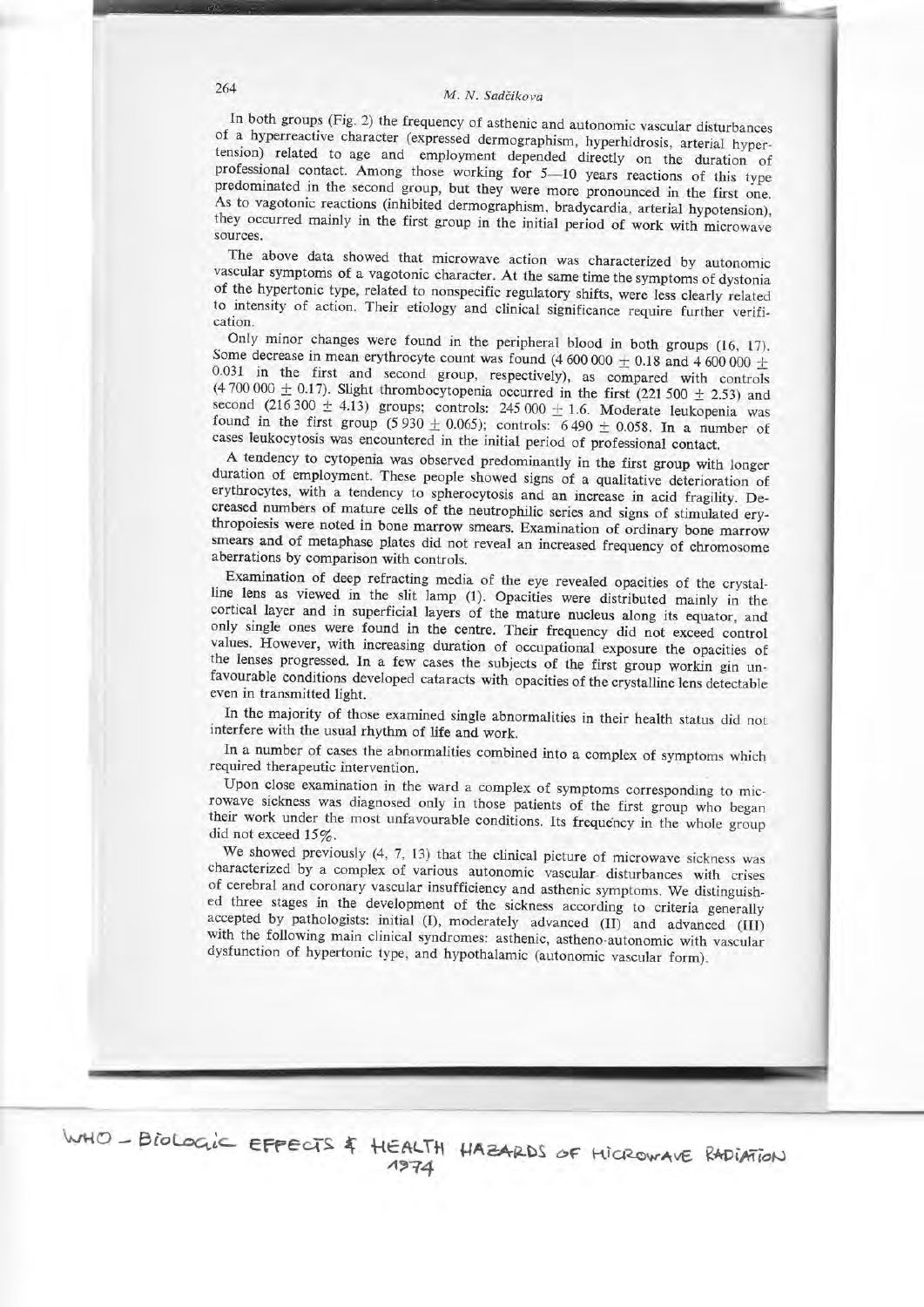### Peculiarities of Clinical Manifestations of Reactions to Microwave Irradiation 265

The asthenic syndrome occurred in the initial stages of the disease. It included mainly a complex of asthenic symptoms dominated by autonomic vascular changes with a vagotonic tendency.

The syndrome as a whole took a benign course.

The astheno-autonomic syndrome with vascular dysfunction of the hypertonic type was most frequent and occurred largely in moderately advanced and advanced stages of the disease.

In the clinical picture of a given syndrome, with the background of deepened asthenic phenomena, of primary importance were the autonomic disturbances related to increased excitability of the sympathetic division of the autonomic nervous system as well as vascular instability with hypertensive and angiospastic reactions. The latter frequently determined the severity of the illness.

At a certain stage of development of autonomic vascular disturbances the hypothalamic syndrome (autonomic vascular form) appeared and was characterized by sudden crises, predominantly of a sympathico-adrenal character.

The astheno-autonomic and hypothalamic syndromes took a protracted course. In advanced stages of the disease the asthenic, emotional and autonomic vascular disturbances and crises became more pronounced. In a number of patients the clinical picture of ischaemic heart disease and hypertension developed; the latter was frequently of the cerebral type.

Angiospastic symptoms were confirmed by the results of rheographic examinations of brain hemodynamics which showed a lowered intensity of pulse blood flow and predominantly an increased tonus of intra- and extracranial vessels which was restored under the influence of the nitroglycerine test (14).

Data of mechanocardiographic investigations showed increased tension-relaxation changes of vessels of the muscular type and increased peripheral resistance (4, 11).

Similar changes in the cardiovascular system were observed by a number of

investigators (8, 10, 19, 20). Electrocardiographic changes (3) and abnormal findings in some biochemical tests (13) correlated with the clinical observations.

In the initial stages of the disease electroencephalograms of the patients disclosed changes in alpha activity, stable alpha rhythm or decreased amplitude of alpha waves. In moderately advanced and advanced stages, bilateral synchronous discharges of thetaand delta-waves were found, and sometimes diffuse slow oscillations most clearly seen on hyperventilation, thus showing that subcortical structures were involved in the pathological process.

In the early period changes in protein composition took place, as evident from increase in total serum proteins, dysproteinemia and lowered albumin-globulin ratio.

Changes in the sugar curve after glucose loading — flattening (1st type), so-called<br>diabetic (2nd) type, sometimes of biphasic character — accompanied all clinical forms of the disease, but they predominated in neurocirculatory disturbances with crices.

Some increase in cholesterol level, lowered lecithin-cholesterol ratio and decrease in blood chlorides were seen. Some authors (8, 10) have reported dysproteinemia, dyselectrolytemia and changes in blood lipid levels.

In moderately advanced and advanced stages of the disease catecholamine excretion was changed and the epinephrine-norepinephrine ratio was lowered, although the content of these amines in daily urine collections was normal. A few patients during crises exhibited sharp fluctuations of epinephrine levels, as well as an unusual daily rhythm of norepinephrine, excretion, the latter characterized by increase in the evening and at night.

Certain abnormalities in glucocorticoid metabolism were found: the overall index was

WHO - BioLogic EFFECTS & HEALTH HAZARDS OF HICROWAVE RADIATION 1974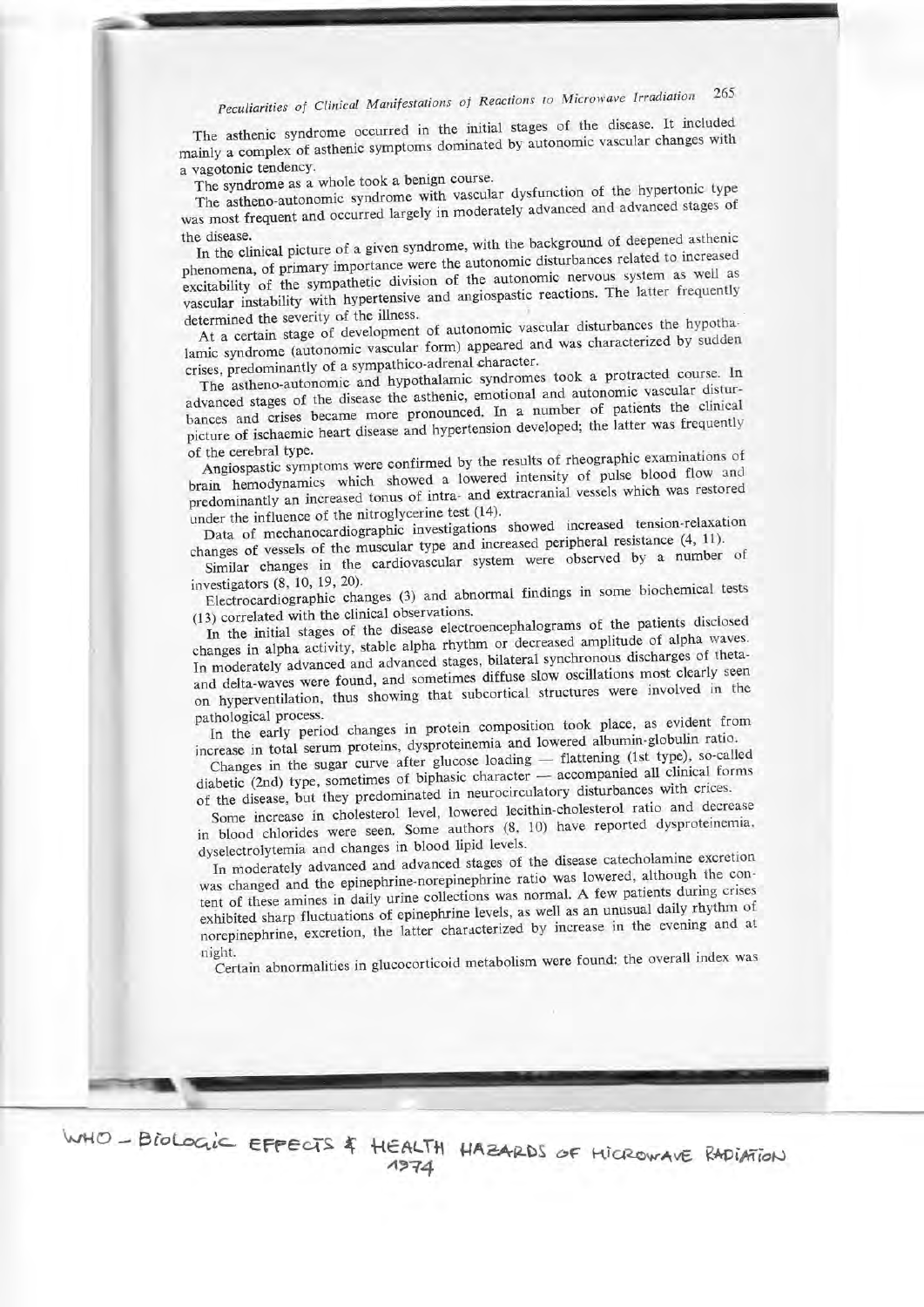### M. N. Sadčikova

lowered and the ratios of discrete fractions were changed. Changes in catecholamine excretion and in metabolism of glucocorticoid hormones were more marked after epinephrine loading which led to development of clinical autonomic vascular reactions.

The above investigations confirmed the clinical and electroencephalographic observations showing that deep, and particularly hypothalamic, structures of the brain were involved in pathological processes. Dysfunction of the hypothalamus, hypophysis and suprarenals, appearing against a background of asthenic phenomena, could be of importance in the pathogenetic mechanisms of development of the clinical symptoms of microwave sickness.

Investigations (Tab. 1) of those patients suffering from microwave sickness of one to ten years' duration (3-6 years in the majority of cases) showed that, despite repeated

| Clinical syndromes             | Period of<br>observation* | No. of<br>cases | Clinical course**        |               |                |  |  |
|--------------------------------|---------------------------|-----------------|--------------------------|---------------|----------------|--|--|
|                                |                           |                 | Recovery                 | Stabilization | Progression    |  |  |
|                                | $\mathbf{A}$              | 24              |                          | 13            | 11             |  |  |
| Asthenic                       |                           |                 |                          | $54 \pm 10$   | $47 \pm 10$    |  |  |
|                                | $\, {\bf B}$              | $\sqrt{5}$      | 3                        |               |                |  |  |
|                                |                           |                 | $60 \pm 24$              | $40 \pm 24$   |                |  |  |
| Astheno-autonomic              |                           |                 |                          |               | 47             |  |  |
| with vascular dys-<br>function | A                         | 47              | Ŧ                        |               | $100 + 2$      |  |  |
|                                | $\, {\bf B}$              | .16             | $\overline{\phantom{0}}$ | 15            |                |  |  |
|                                |                           |                 |                          | $94 \pm 6$    | $6\pm6$        |  |  |
| Hypothalamic (auto-            | $\mathbf{A}$              | $\overline{2}$  | $\overline{a}$           |               | $\overline{2}$ |  |  |
| nomic vascular form)           |                           |                 |                          |               | 100            |  |  |
|                                | $\boldsymbol{B}$          | 6               | $\overline{\phantom{0}}$ | 5             |                |  |  |
|                                |                           |                 |                          | $83 + 17$     | $17 + 17$      |  |  |
| Total                          |                           | 100             | $\overline{\mathbf{3}}$  | 35            | 62             |  |  |
|                                |                           |                 | $3 + 2$                  | $35 + 5$      | $62 + 5$       |  |  |

| Table 1 |  |  |                                                                           |  |  |  |  |  |  |  |  |
|---------|--|--|---------------------------------------------------------------------------|--|--|--|--|--|--|--|--|
|         |  |  | Clinical course of microwave radiation sickness during and after exposure |  |  |  |  |  |  |  |  |

\* A - during employment under conditions of microwave exposure

 $B$  - after cessation of exposure to microwaves \*\* Above, number of cases; below, percentage  $\pm$  S.E.

therapeutic courses and temporary withdrawal from work with microwave sources, upon returning to previous work conditions symptoms increased in severity, particularly among patients with moderately advanced and advanced stages of the disease. In such patients autonomic vascular disturbances dominated, crises of cerebral and coronary insufficiency progressed and development of ischaemic heart disease and hypertension was observed.

Cessation of work involving irradiation frequently resulted in stabilization of the processes, or even recovery, if withdraval took place in the initial stage of the illness

WHO - BIOLOGIC EFFECTS & HEALTH HAZARDS OF HIGROWAVE RADIATION  $1974$ 

## 266